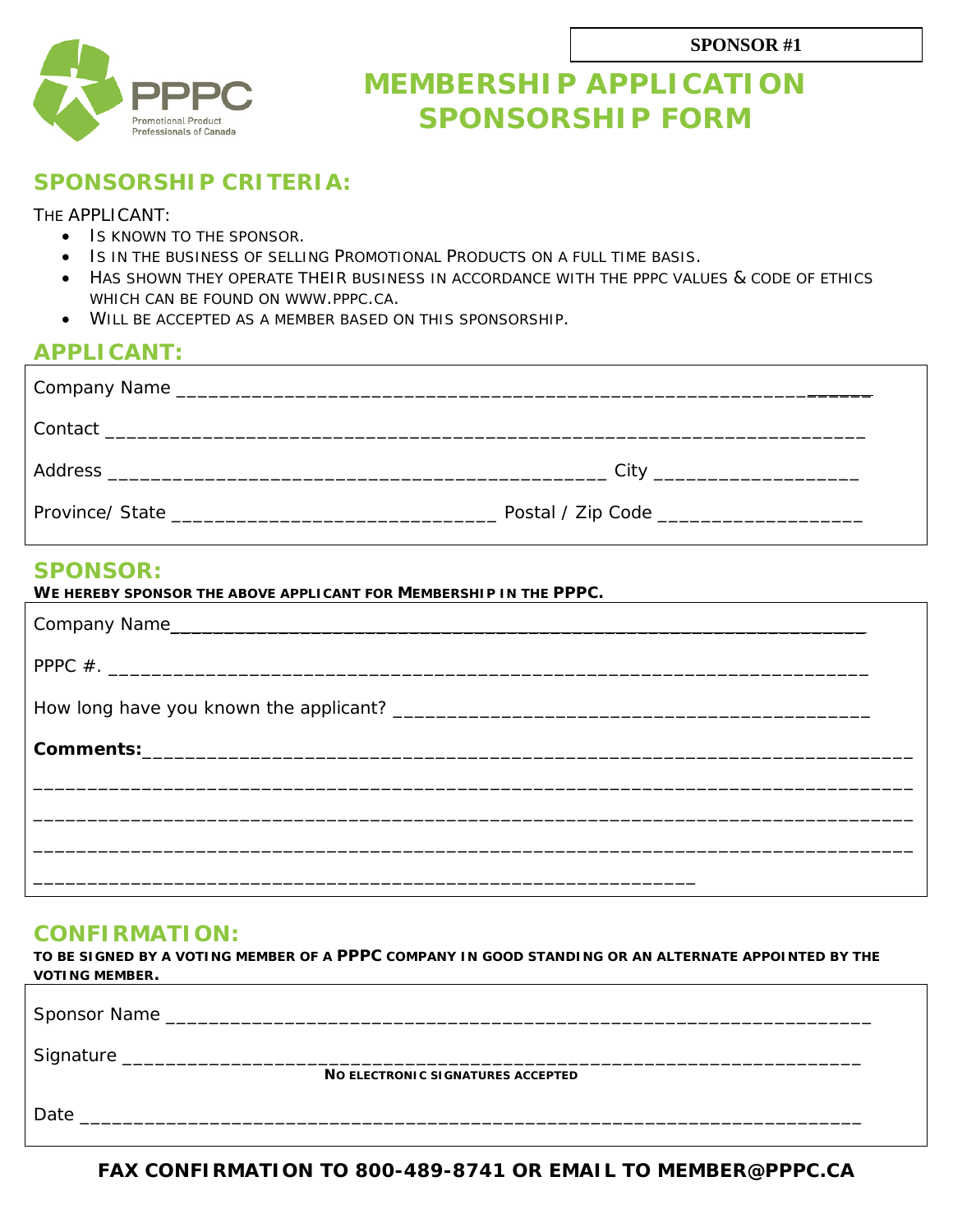

## **MEMBERSHIP APPLICATION SPONSORSHIP FORM**

### **SPONSORSHIP CRITERIA:**

#### THE APPLICANT:

- IS KNOWN TO THE SPONSOR.
- IS IN THE BUSINESS OF SELLING PROMOTIONAL PRODUCTS ON A FULL TIME BASIS.
- HAS SHOWN THEY OPERATE THEIR BUSINESS IN ACCORDANCE WITH THE PPPC VALUES & CODE OF ETHICS WHICH CAN BE FOUND ON WWW.PPPC.CA.
- WILL BE ACCEPTED AS A MEMBER BASED ON THIS SPONSORSHIP.

#### **APPLICANT:**

#### **SPONSOR:**

| WE HEREBY SPONSOR THE ABOVE APPLICANT FOR MEMBERSHIP IN THE PPPC. |  |
|-------------------------------------------------------------------|--|
|                                                                   |  |
|                                                                   |  |
|                                                                   |  |
|                                                                   |  |
|                                                                   |  |
|                                                                   |  |
|                                                                   |  |

#### **CONFIRMATION:**

**TO BE SIGNED BY A VOTING MEMBER OF A PPPC COMPANY IN GOOD STANDING OR AN ALTERNATE APPOINTED BY THE VOTING MEMBER.** 

| NO ELECTRONIC SIGNATURES ACCEPTED |  |
|-----------------------------------|--|
| Date                              |  |

**FAX CONFIRMATION TO 800-489-8741 OR EMAIL TO MEMBER@PPPC.CA**